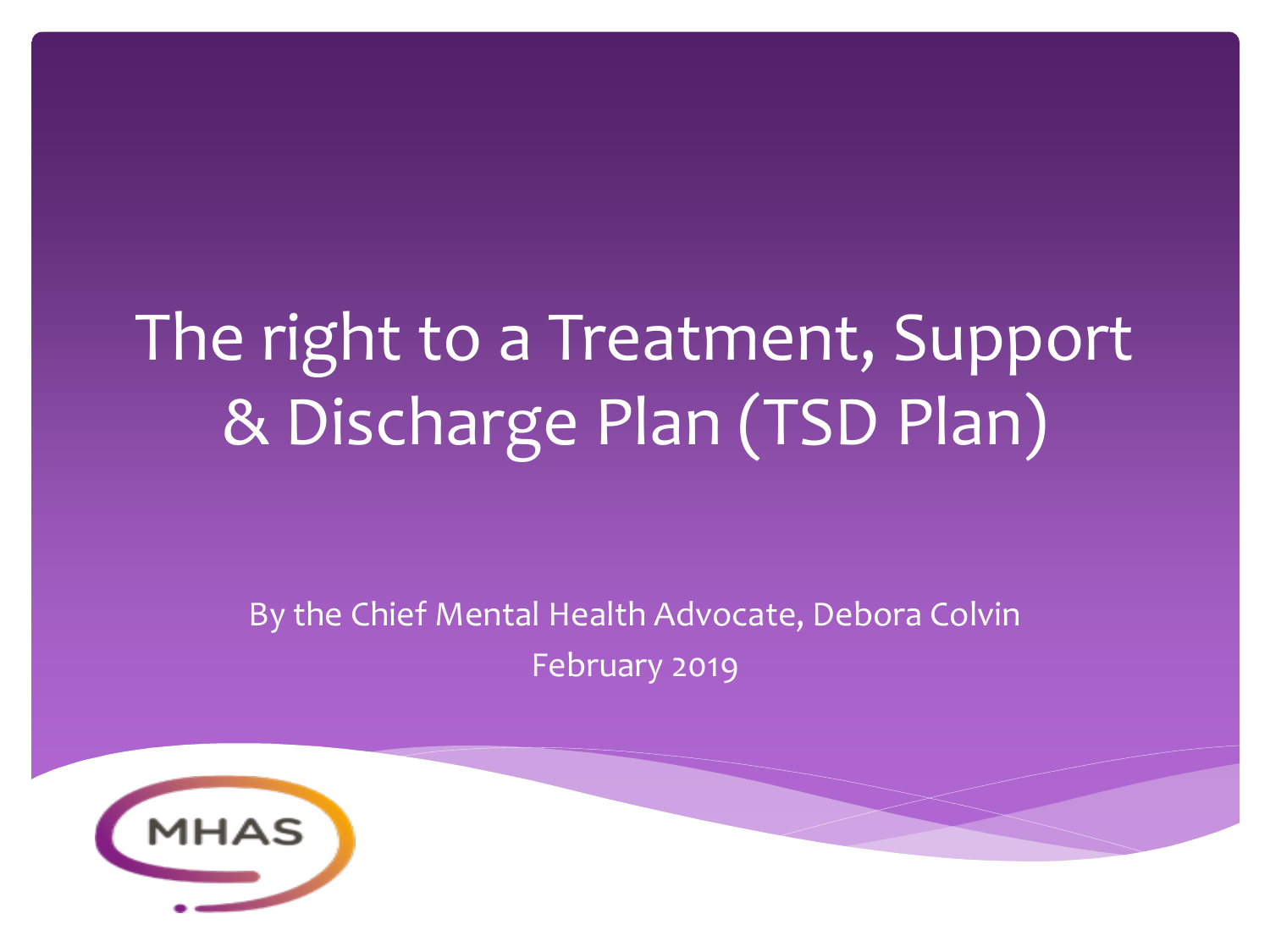### Background : TSD Plan Inquiry 2017

- Advocates reported that ss186-188 of the Mental Health Act 2014 (the Act), the right to TSD Plans, were not being complied with despite the new Act being operational for over a year.
- This was arguably the single most significant change in the new Act – it had enormous potential to change culture and lead the way to patient-centred care
- From March to June 2017, MHAS Advocates were tasked, separate to their usual duties, to actively educate and assist consumers to enforce their rights.
- The outcome sought was for each Advocate to facilitate and advocate for the production of **one "good" TSD plan** for each of 3 consumers – educating staff and consumers in the process.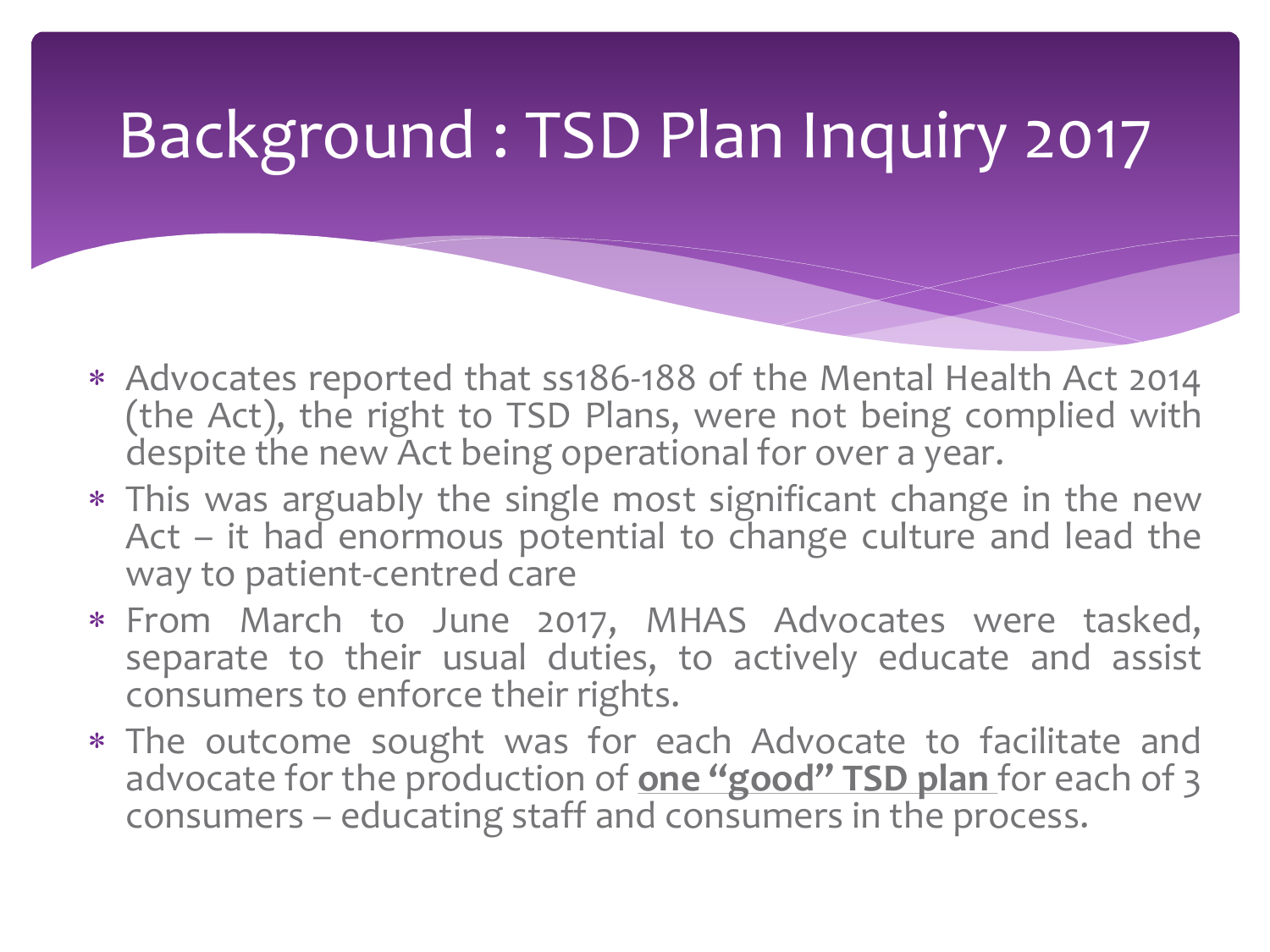# Outcome of MHAS Inquiry

- $\triangleright$  No mental health services were fully compliant with the Act, and many were not compliant at all
- ➢Clinicians, including many psychiatrists, were unaware of the requirements of the Act and their responsibilities, did not have a process to help them comply and were confused about which document to use

➢Advocates either could not get staff co-operation or had to educate staff including how to engage with consumers and carers and other practical aspects of compliance.

See the report and health service responses on the MHAS Website:<https://mhas.wa.gov.au/>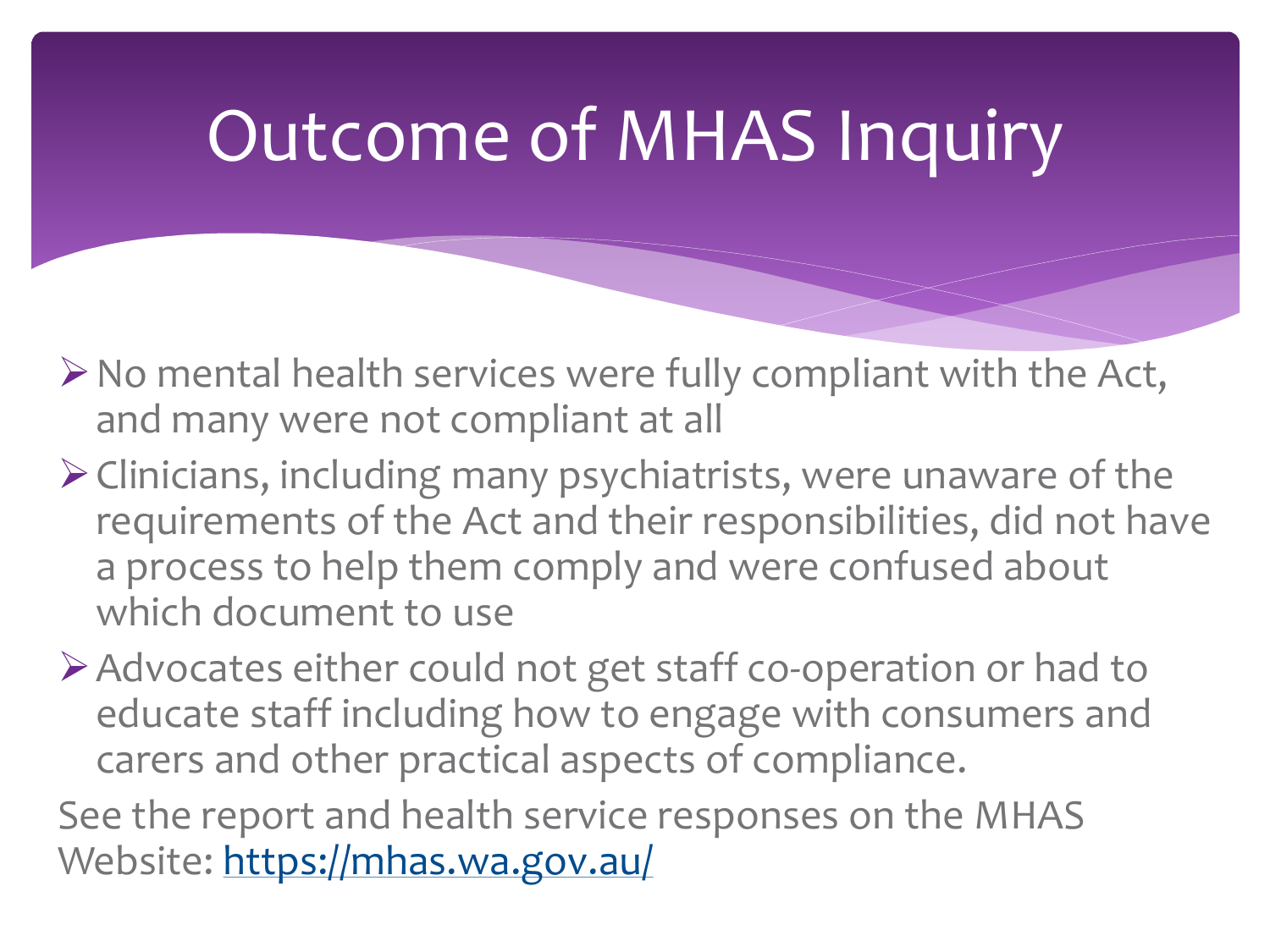What are patient and carer TSD Plan Rights? See ss186-188

**S186** - **All** treatment, care and support provided to an involuntary\* patient (includes CTOs) **MUST** be governed by a TSD Plan

The TSD Plan **MUST** outline the treatment and support that will be provided to the patient while in hospital **AND** what will be offered after discharge

\* Note: only applies to involuntary patients but s 547 referring to Chief Psychiatrist 's Standards and National Standards means voluntary patients have most of the same rights – more about this later…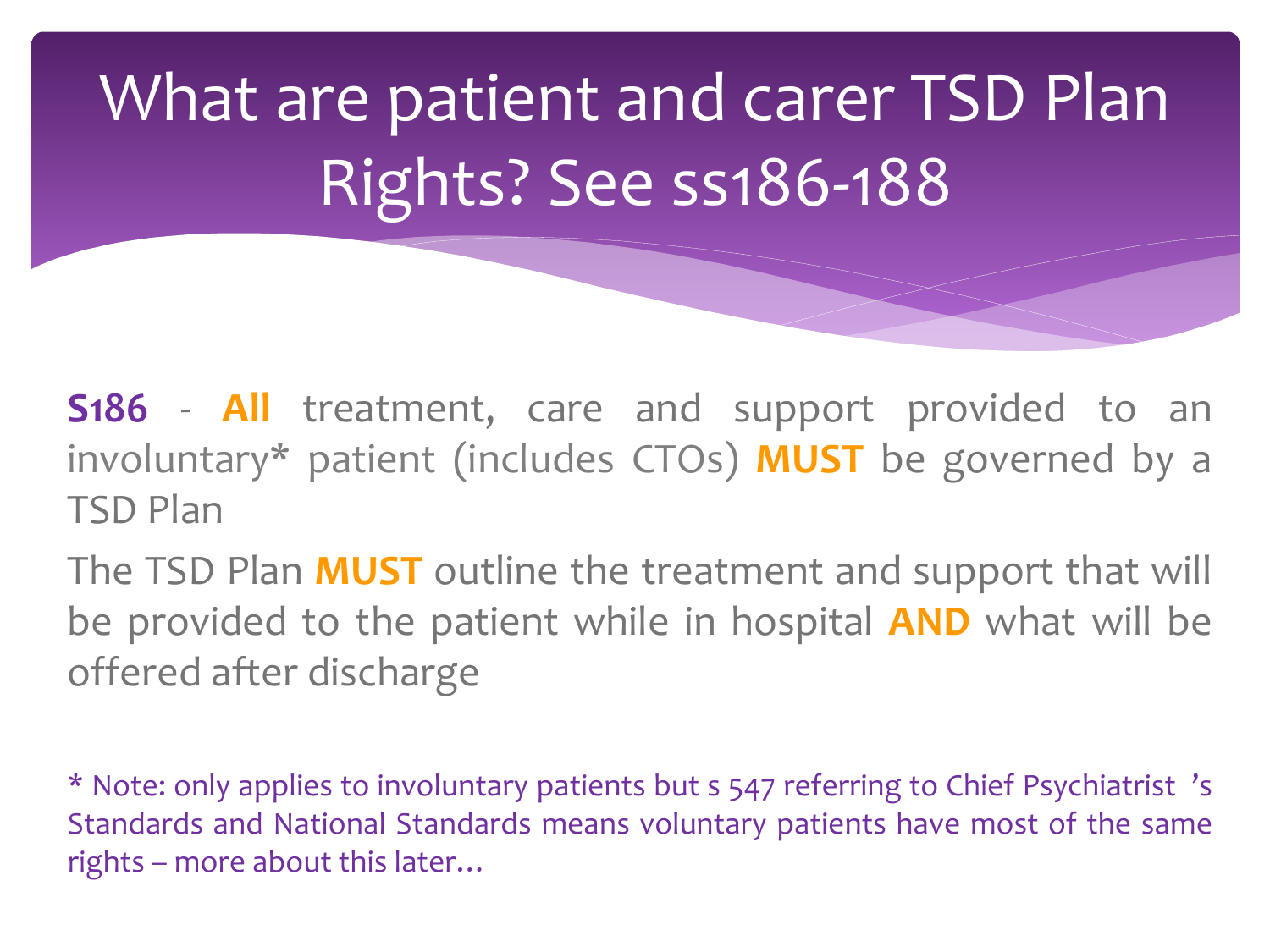What are patient and carer TSD Plan Rights (continued)? s187

The patient's psychiatrist **MUST** ensure that:

- ➢the TSD Plan is prepared as soon as possible after the patient becomes involuntary
- $\triangleright$  it is reviewed regularly
- ➢the patient (and others such as carers) **MUST** be given a copy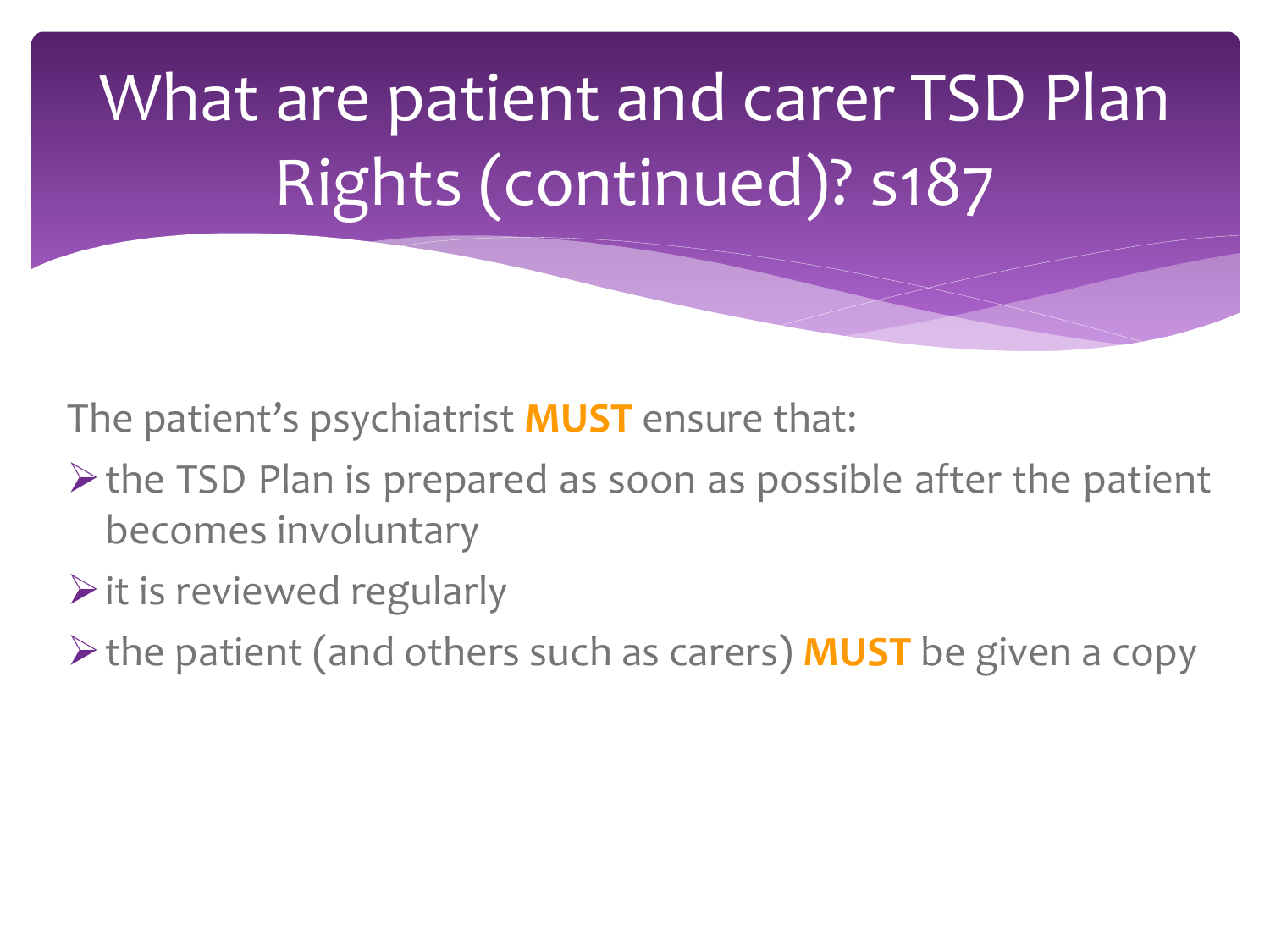What are patient and carer TSD Plan Rights (continued)? s188

- ➢The patient's psychiatrist **MUST** ensure that the patient and PSPs\*) are involved in the preparation, and review, of the TSD Plan & a record made of their involvement:
- ➢Patient **capacity is not needed** to consent to the plan being implemented –the person authorised by law can consent.
- Personal support persons including carers. Note there are exclusion powers (eg where an IV consumer refuses to consent and the psychiatrist considers the refusal to be reasonable – see s288, or the psychiatrist considers it not in the patient's best interest - see s292)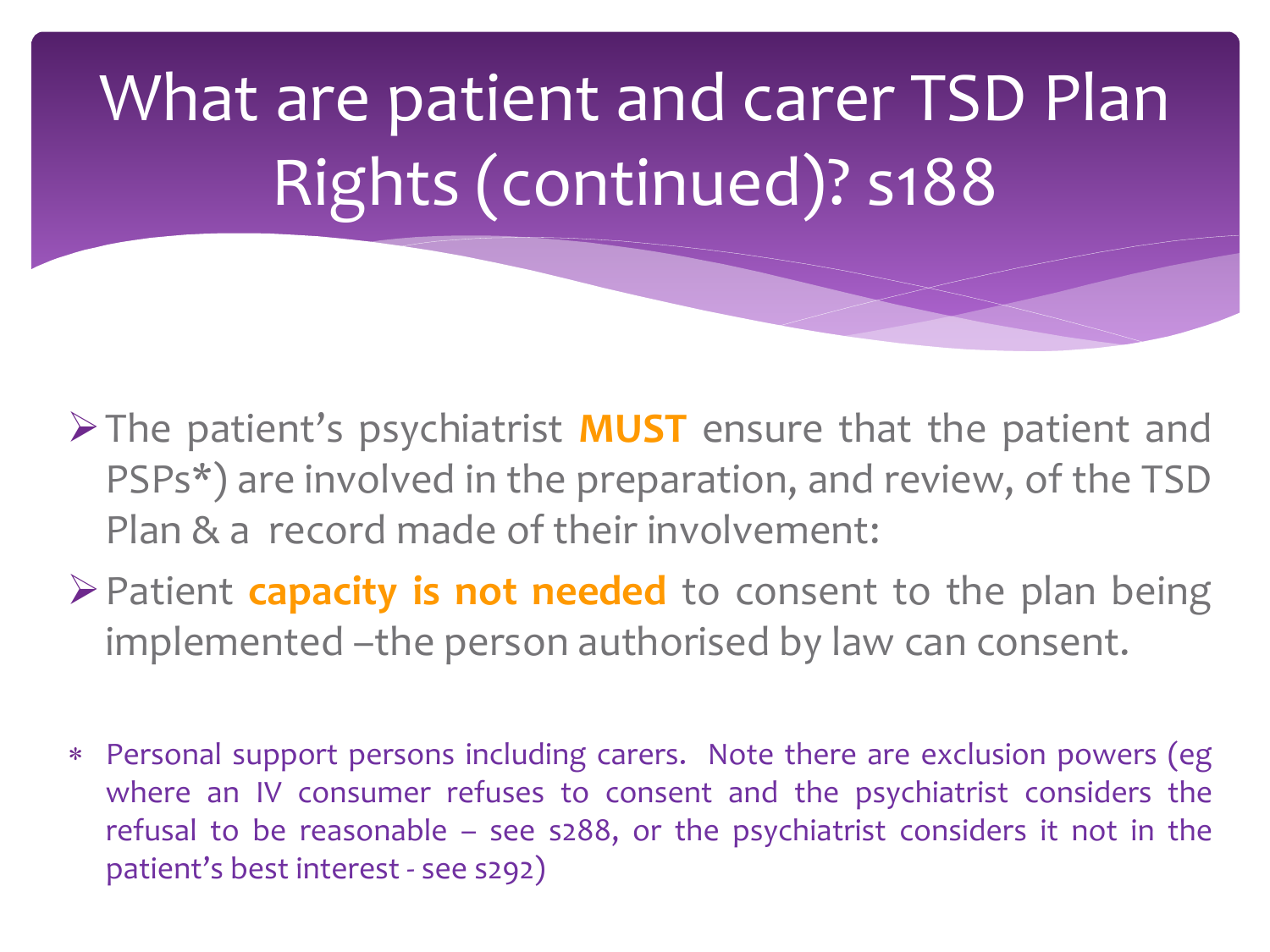## But wait, there's more….

**S394 (1)(d)** - The **Mental Health Tribunal MUST** have regard to the patient's TSD Plan when making a decision on a review of involuntary status

**s395(3)** - While the Tribunal cannot make an order or give a direction about a patient's TSD Plan, it **may make a recommendation** that the psychiatrist review the TSD Plan and about the amendments that could be made –(and give a copy to the CP)

**ss422 (c) and 423 -** A patient can apply for a **compliance orde**r to ensure that a TSD Plan is prepared, reviewed or revised **-–** more about this later.... noting it is not available to voluntary patients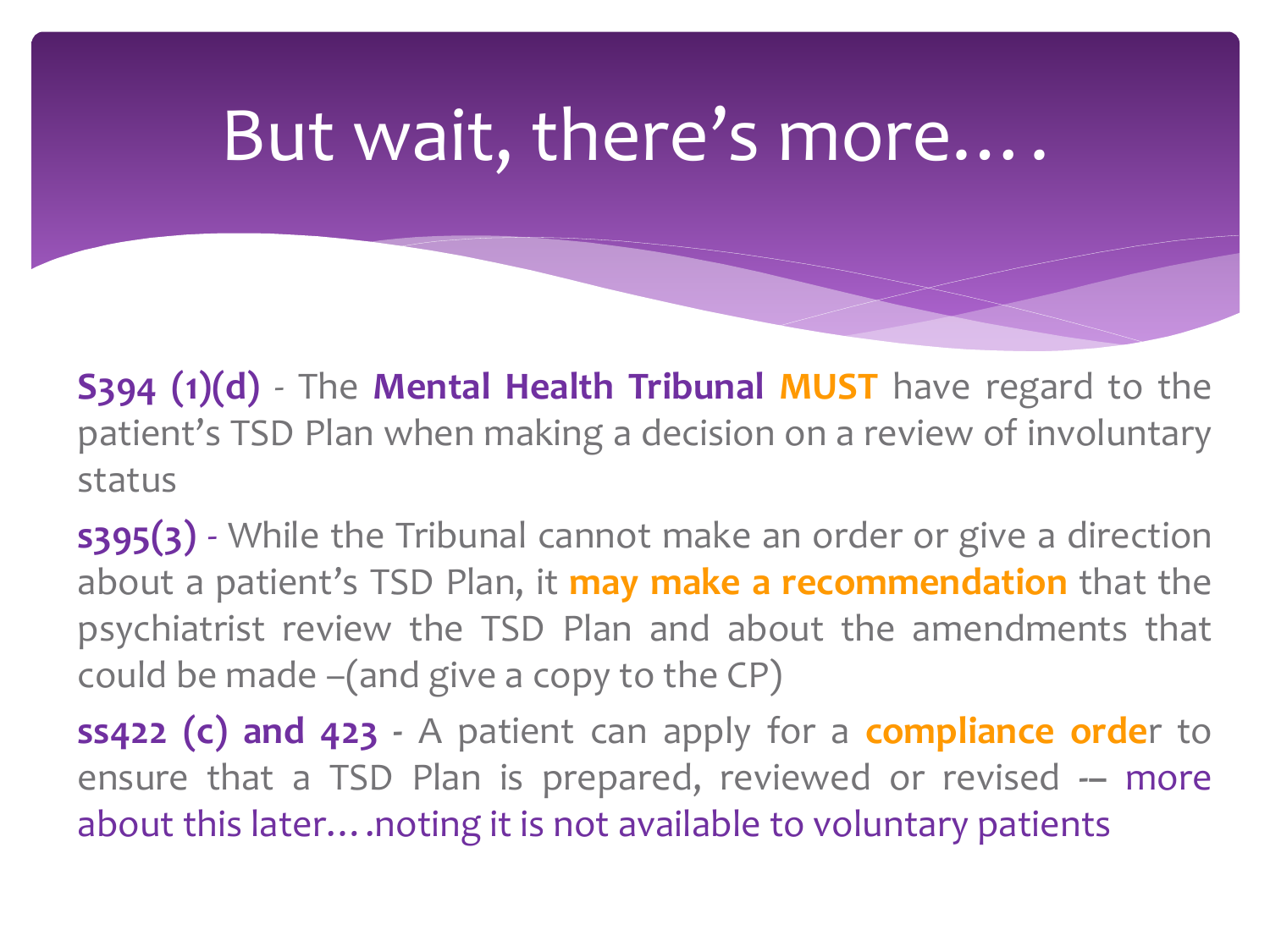## And still more….

**s187(2) -** The plan **MUST** be prepared, reviewed and revised having regard to the Chief Psychiatrist's guidelines **–** and the Guidelines say 4 of the CP's Standards to be followed in conjunction with Guidelines.

Visit : <https://www.chiefpsychiatrist.wa.gov.au/>

Standards are the most helpful and pick up voluntary patients.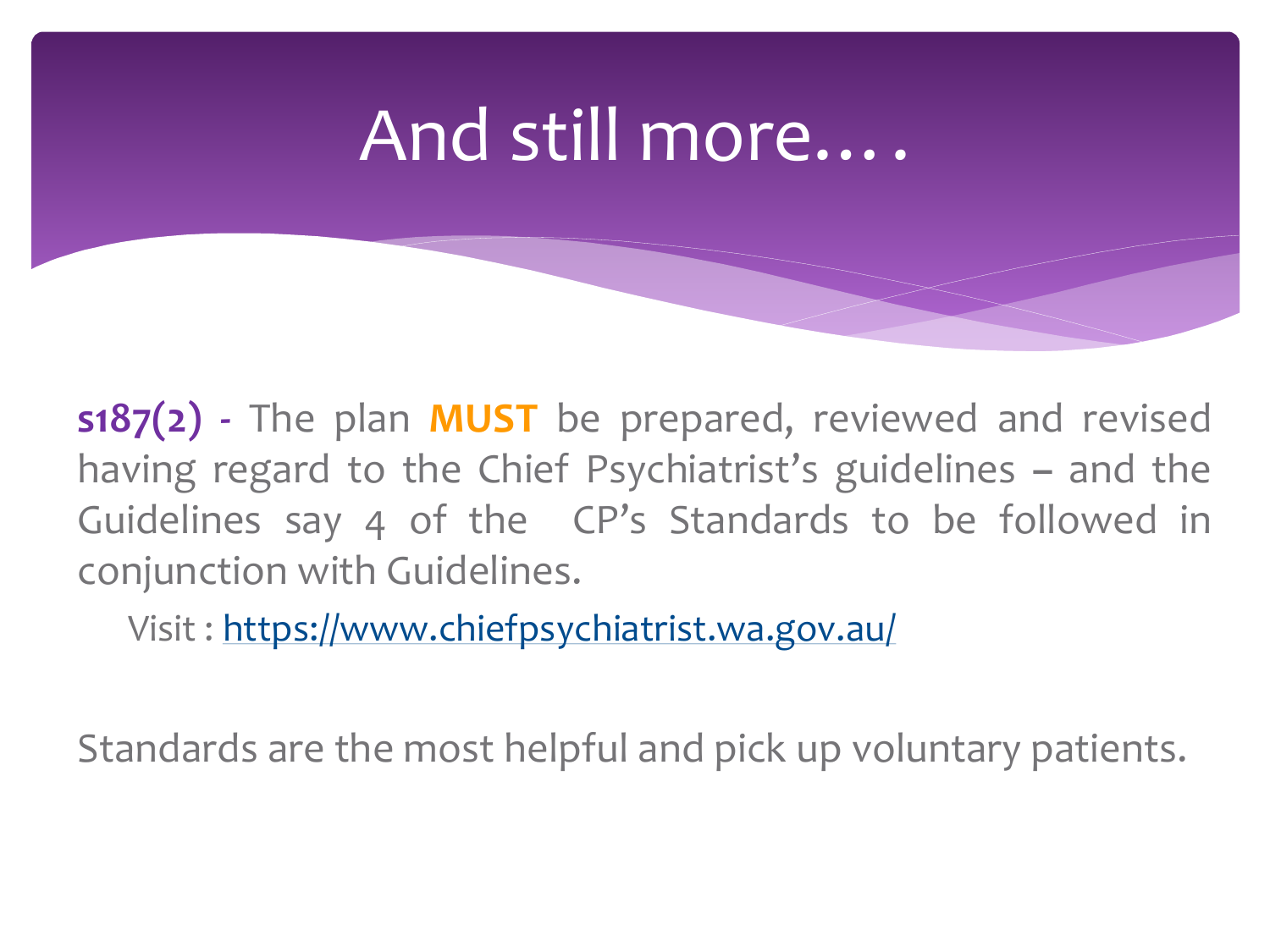# Chief Psychiatrist's guideline (e)

**Aim: to ensure that TSD Plans are prepared and reviewed in the most inclusive, collaborative and timely manner with all appropriate stakeholders.**

1.2 The importance of creating and reviewing a TSD Plan as early as possible with the appropriate people cannot be overstated...The plan should be developed **using shared decision making and an overarching focus on recovery** (s.7).

1.5 Meaningful engagement between the treatment team, the patient and their personal support persons when the plans are being developed and reviewed creates a positive and engaging relationship. **This therapeutic relationship is one of the most significant factors in improving treatment outcomes for people experiencing mental illness.**

4.1 References National Standards and **review every 3 months**.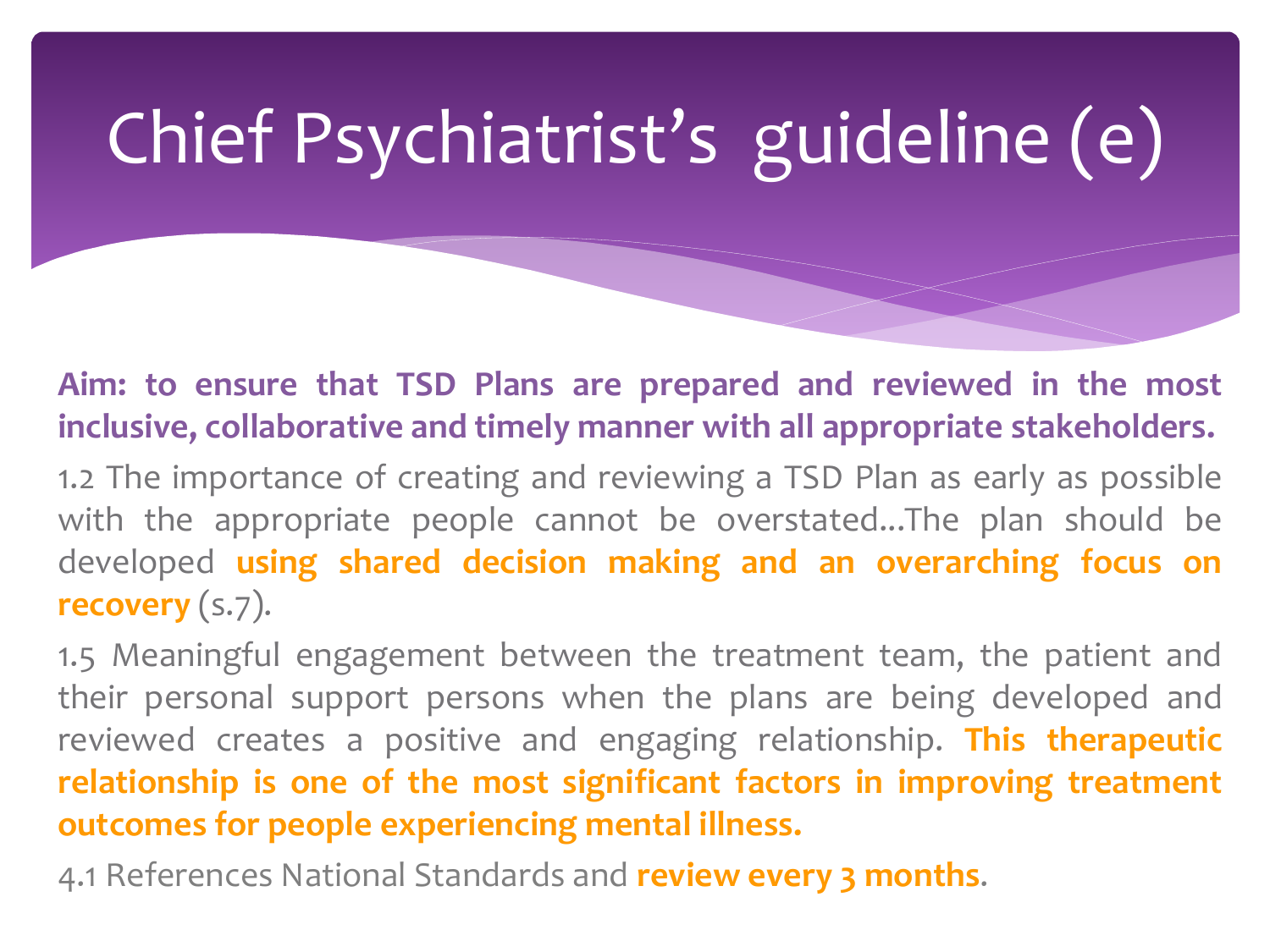# Chief Psychiatrist's standards

### **Standard 2 : Care Planning**

Requires a holistic, shared care planning process which is personalised and recovery **focussed…recognising life experiences, needs, preferences, aspirations, values and skills, while delivering goal-oriented treatment, care and support.**

Evidence standard has been met = **plans developed with consumers and carers**

### **Standard 3 : Consumer & Carer Involvement in Individual Care**

Requires mental health services to work collaboratively and in partnership with consumers and/or carers irrespective of whether the consumer is a voluntary or involuntary patient

Evidence standard has been met = **consumer & carer signatures on TSD Plan**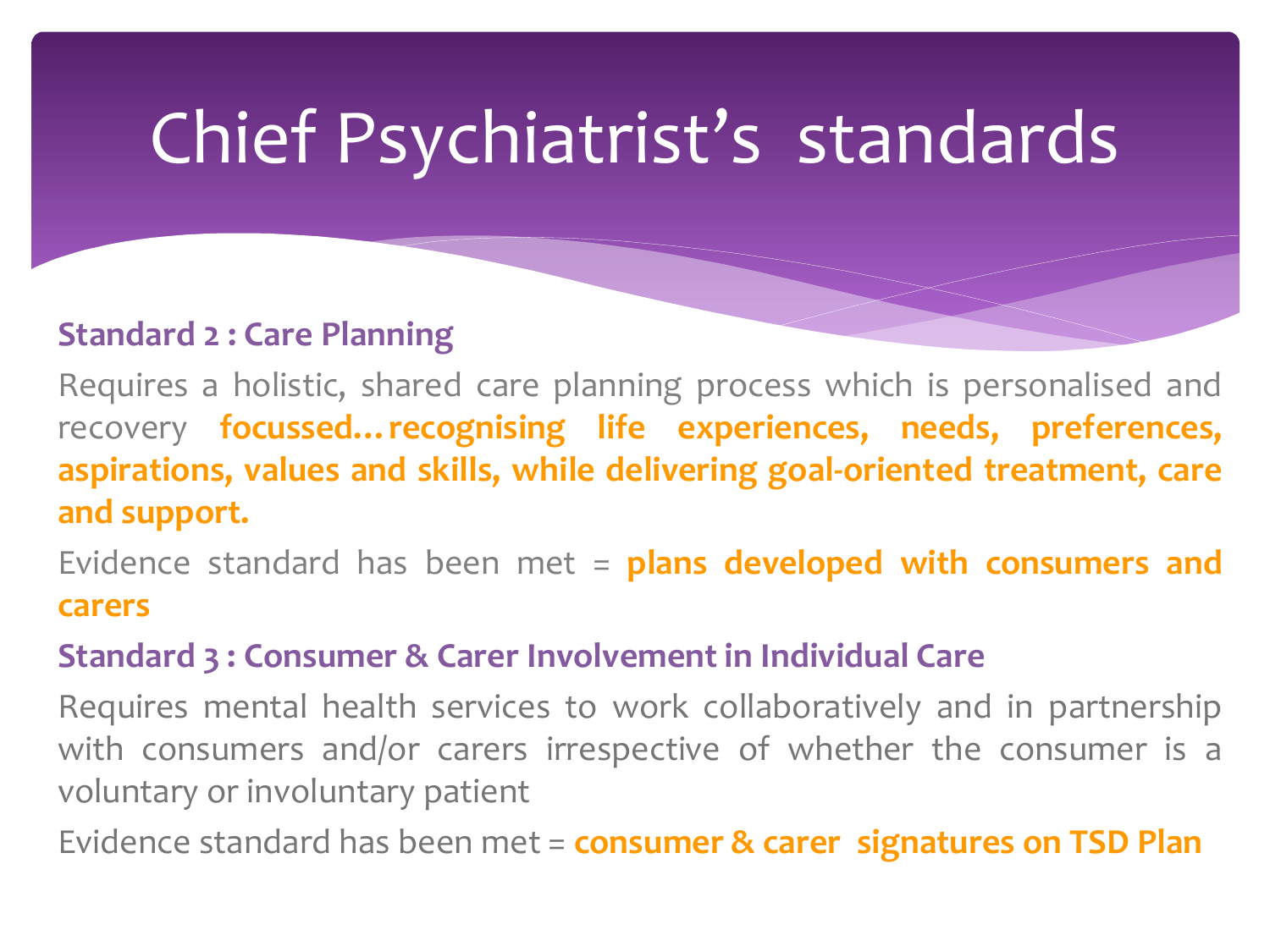# Chief Psychiatrist's standards

### **Standard 4 : Physical Health Care of Mental Health Consumers**

1.6. Requires TSD Plans to specifically address physical health care needs.

Evidence standard has been met = **incorporation of physical health care in the TSD Plans**

### **Standard 7 – Transfer of care**

Discharge, transfer and other plans to include reference to post—discharge follow-ups, known signs and symptoms for relapses and a case formulation including a brief summary of those factors which are essential for **understanding the patient as an individual and within their social and cultural environment.**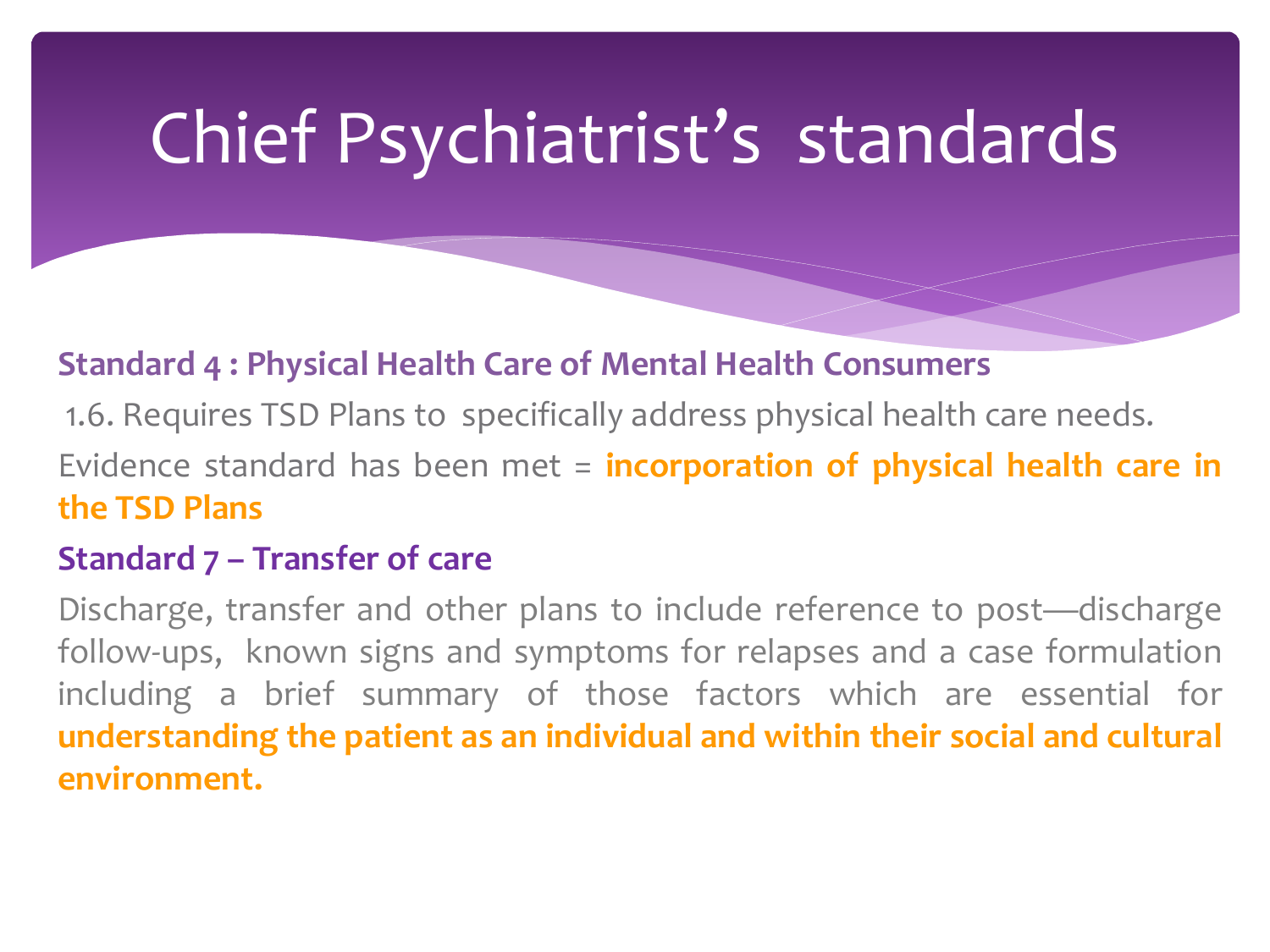# Voluntary patient rights – CP Standards and National Standards\*

### **National Standards for Mental Health Services 2010**

- $\checkmark$  10.4.8 there is a current individual interdisciplinary treatment, care and recovery plan developed in consultation with and regularly reviewed with the consumer and (with the consumer's consent) their carers and the plan is available to them both.
- $\checkmark$  10.4.6 Treatment, care and recovery plans are to be reviewed at least every 3 months, whether or not the person is voluntary or involuntary.
- $\checkmark$  10.4.5 Review of the plan to take place whenever the consumer requests it, on transfer, they are made IV or voluntary, is exiting the service or their outcomes are in decline
- $\checkmark$  10.5.11 Treatment and support is documented in the treatment, care and recovery plan and developed and evaluated collaboratively with the consumer and carers

\*Some similar provisions in the NSQHS Standards used to accredit hospitals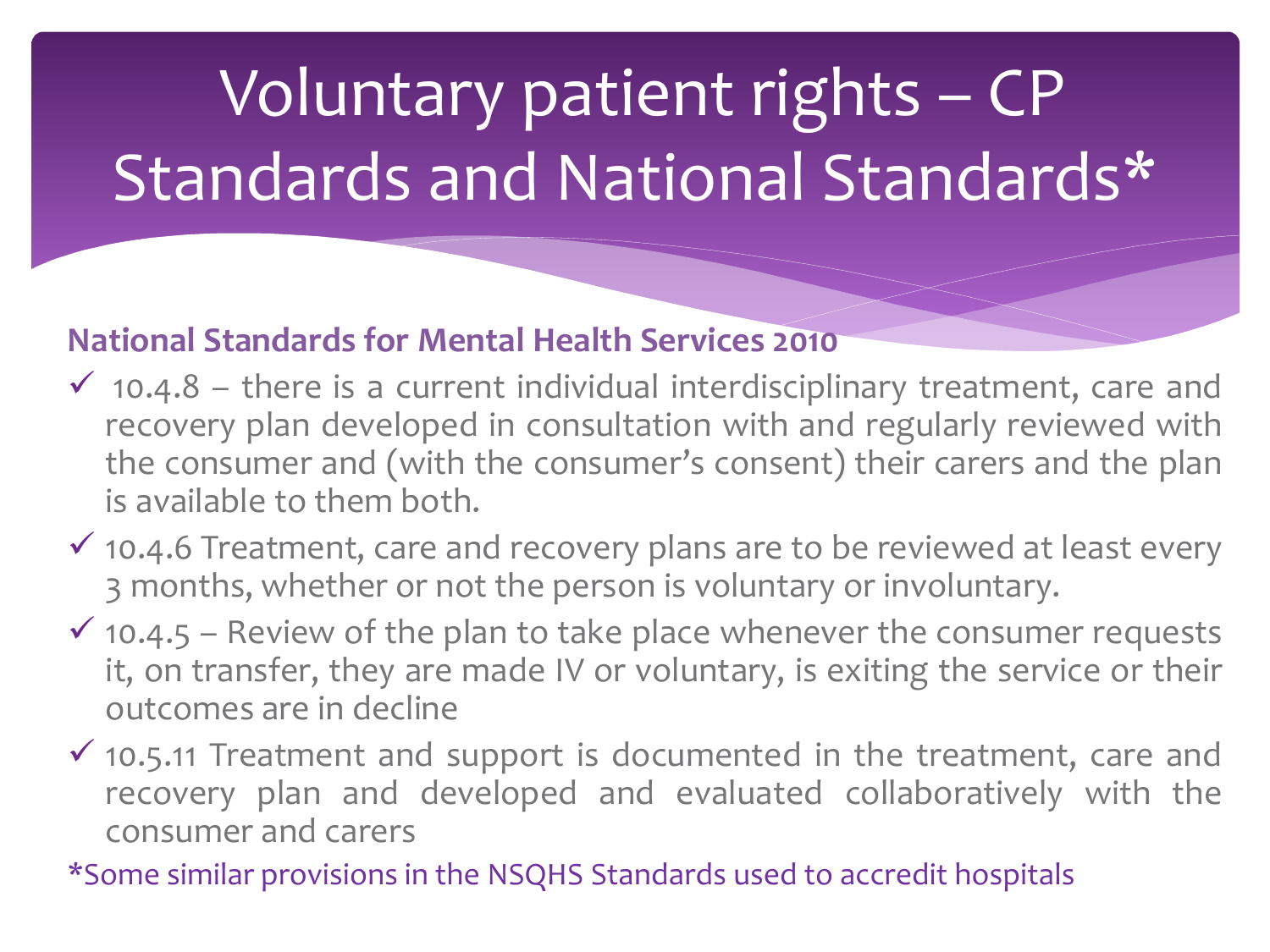# How to get a TSD Plan…

- On admission, ask for it all the standards say it is to start on admission
- Ask who organises the TSD Plan , the process for engagement in the drafting of the plan, and when a meeting will be held to get your input
- As soon as discharge is mentioned, all discussion should take place and be documented in the context of the TSD plan
- On an acute wards, weekly updates should be expected
- Some hospitals rely on the "ward round" process a few are inviting patients in to these; others are having separate meetings with the patients
- Beware different terminology …TSD, Care, Treatment, Care and Recovery, Management and discharge plans to name a few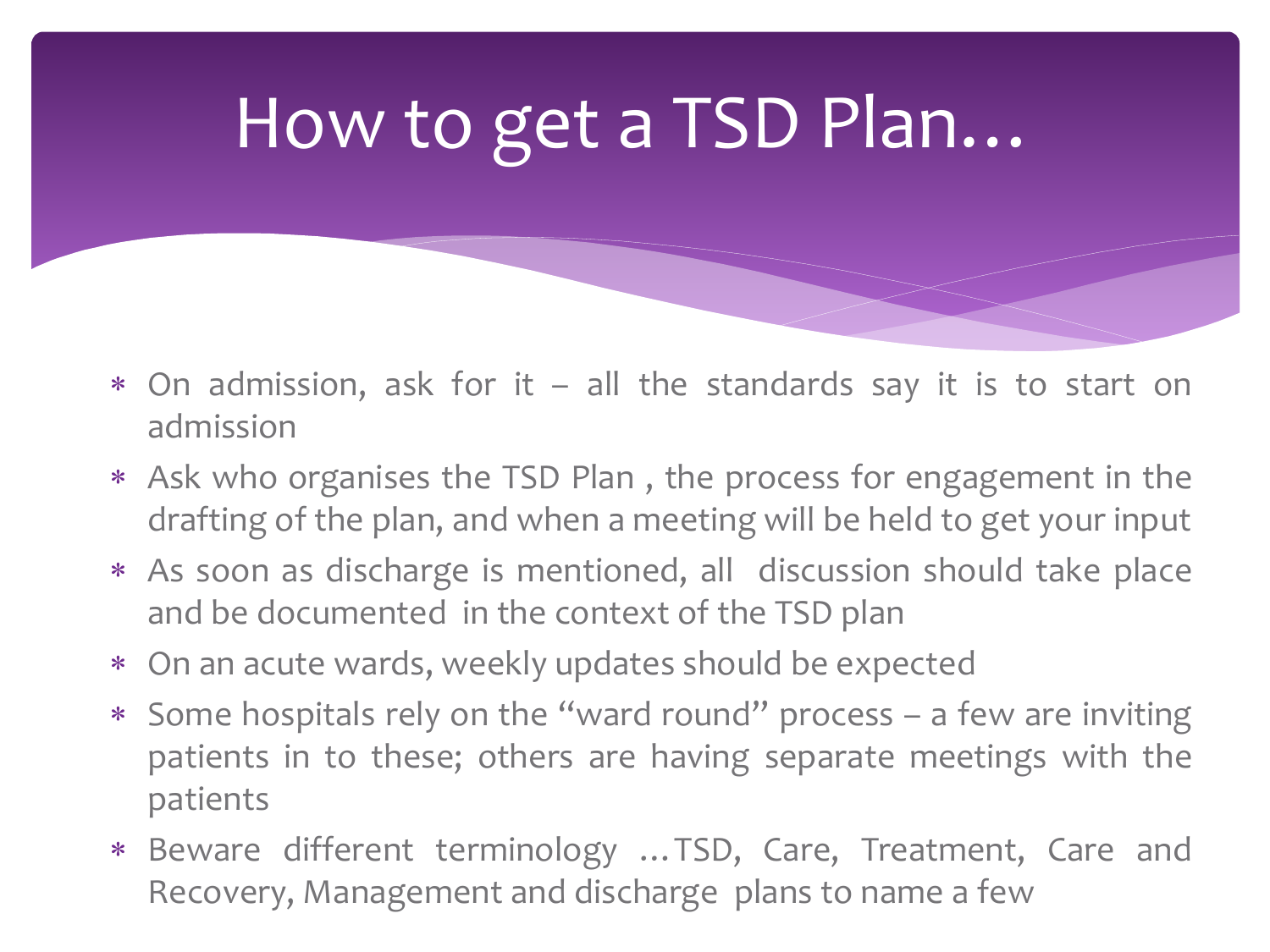# When life gets confusing …

- Note most hospitals are using a PSOLIS document called a Client Management Plan (CMP) because the statewide standardised TSD Plan document is still paper-based and there is an operational directive to use the CMP instead
- The CMP is quite flexible see the example in Annexure 2C of the MHAs Inquiry report on the MHAS website
- Some hospitals have adapted the CMP to make it more recovery and consumer-focussed. See example in the MHAS report on its website
- The basic unamended CMP looks like this…..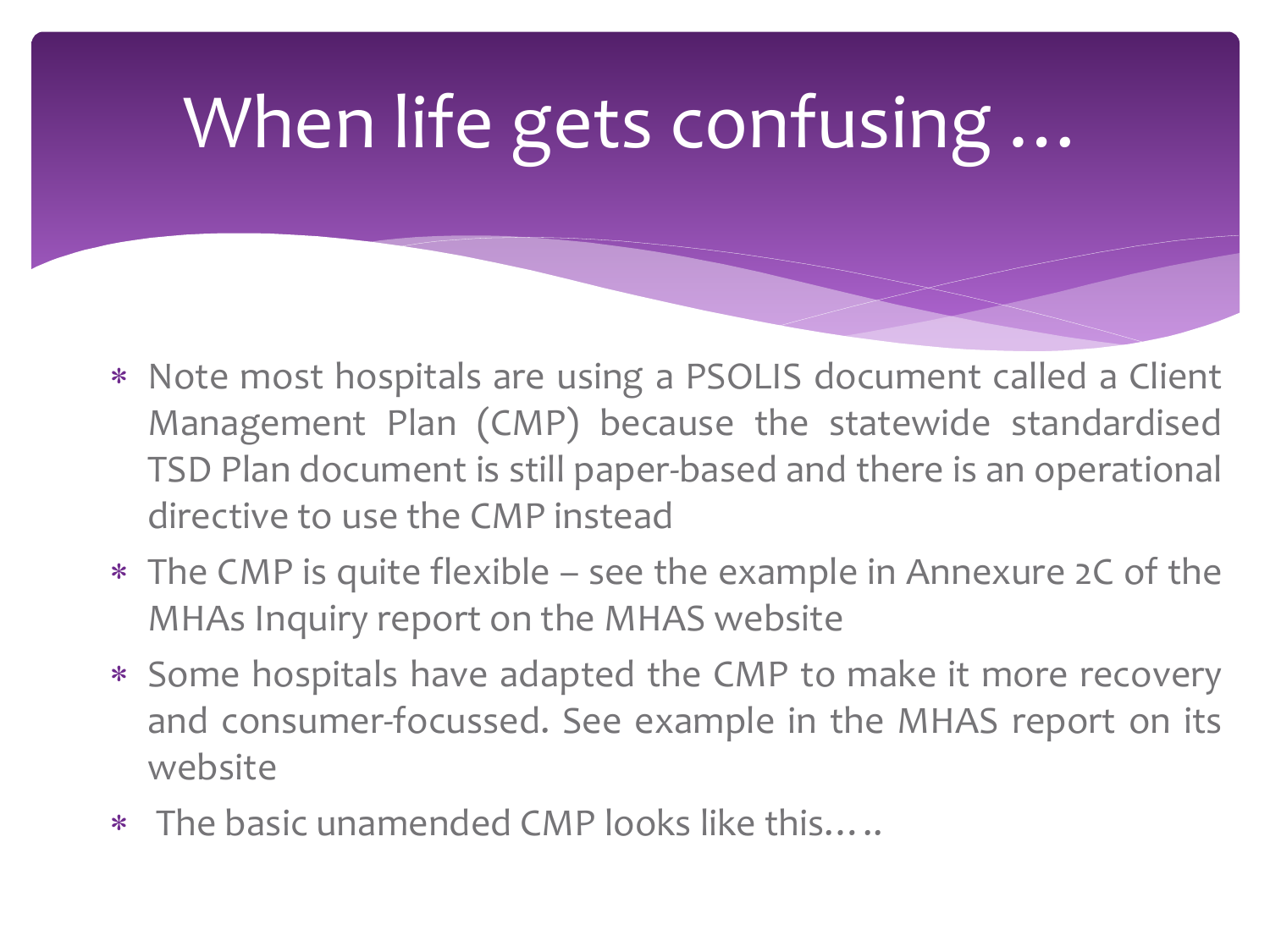|                               | Please use ID label or block print |            |                    |
|-------------------------------|------------------------------------|------------|--------------------|
| <b>CLIENT MANAGEMENT PLAN</b> | <b>SURNAME</b>                     |            | <b>UMRN</b>        |
|                               | <b>GIVEN NAMES</b>                 |            | <b>CIMEN</b>       |
|                               | <b>BIRTHDATE</b>                   | <b>SEX</b> | <b>FILE NUMBER</b> |
|                               | <b>ADDRESS</b>                     |            |                    |

| Case manager  | <b>Stream Status</b>      |
|---------------|---------------------------|
| l Plan #      | Start Date                |
| Plan Type     | Next Plan Review Date     |
| l Plan Status | <b>Authorisation Date</b> |
| Assigned To   | <b>Completion Date</b>    |
| Staff Role    | <b>Send Reminder</b>      |

#### **ISSUES/PROBLEMS**

For a person in hospital, this is the story of this admission, any relevant background etc.

#### **GOALS**

- To get out of hospital and to go home as quickly as possible  $\bullet$
- To get well and not relapse and have to come back into hospital

#### **ACTIONS**

| <b>ACTION 1-</b>  | <b>Action By</b> |
|-------------------|------------------|
| <b>Start Date</b> | Completion       |

#### **Treatment:**

- $\bullet$ Medication - how long on this dosage etc and what each one is designed to do
- Medication side effects
- Other treatment gg psychology, OT, activities on the ward
- Observation/Monitoring:
- $\bullet$  Tests for other causes or issues

| <b>ACTION 2</b> | <b>Action By</b> |
|-----------------|------------------|
| Start Date      | Completion       |
| _______<br>___  |                  |

#### **Estimated date of Discharge**

- Anticipated discharge date is .....
- This is subject to.....
- EGA/UGA planning
- · Overnight leave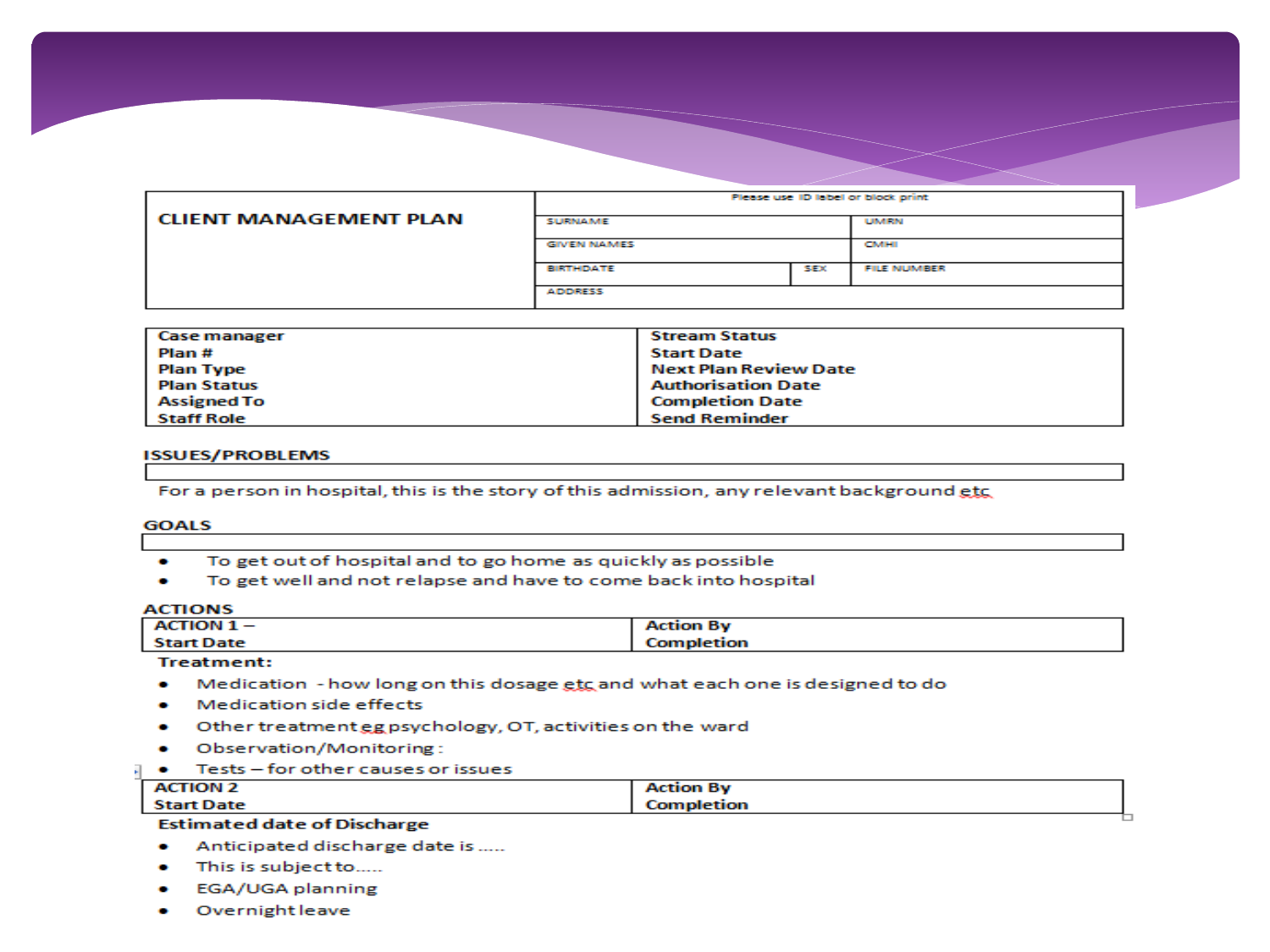### Nothing worth having comes easy….

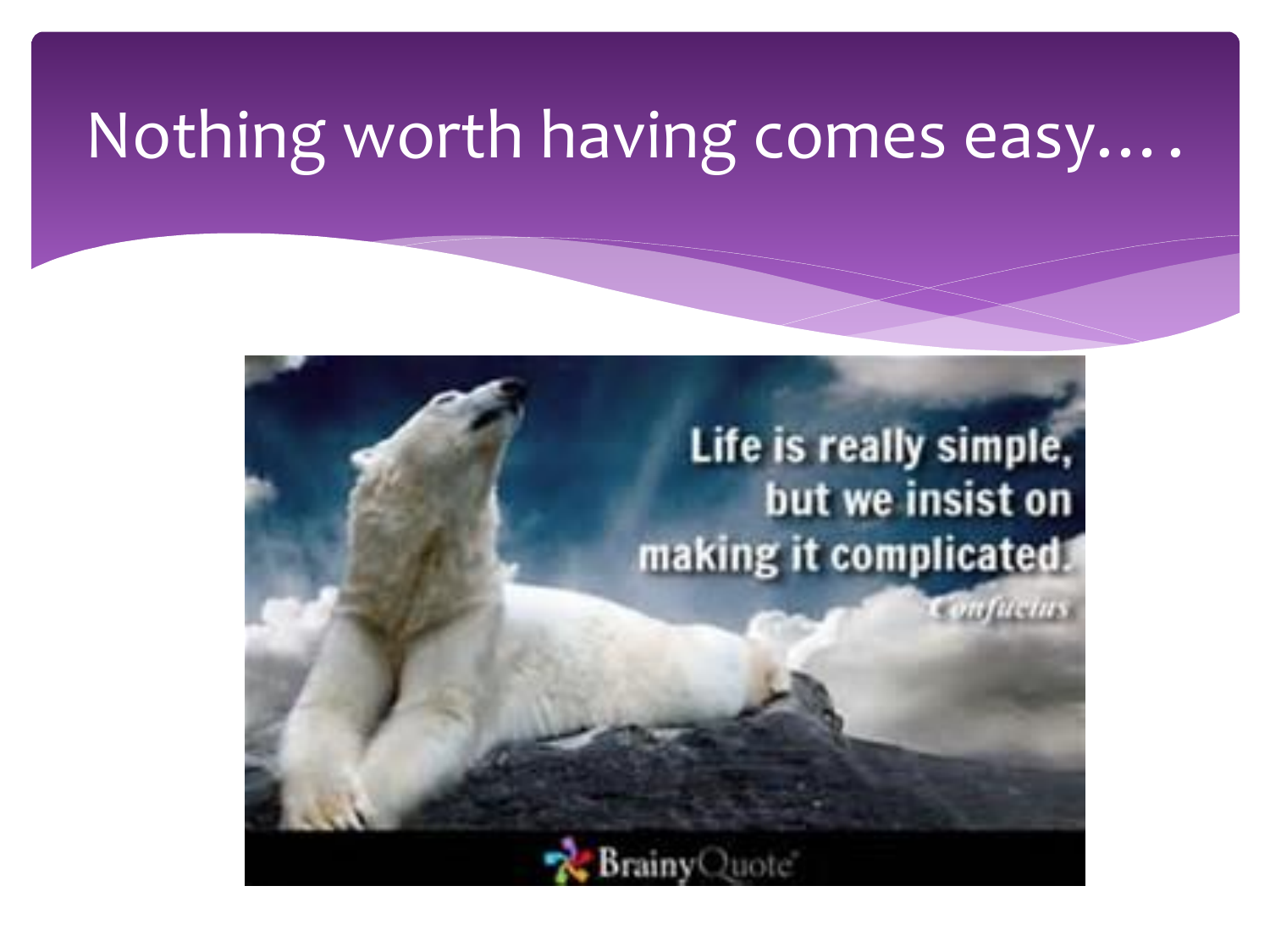## Be prepared …

- Plan for the TSD Plan think about what you want in the plan
- Some hospitals have adapted the CMP template to include a "checklist" of issues to discuss; it asks the consumer their goals, how the mental health service can help achieve those goals, what are the consumer's strengths and talents, interests, safety issues and so on
- MHAS Advocates have a prompt sheet to help them prepare when working with consumers – language is important
- Annexure 2B to the MHAS Inquiry Report (on the front page of the MHAS website) provides a copy of the MHAS Prompt sheet. It looks like this….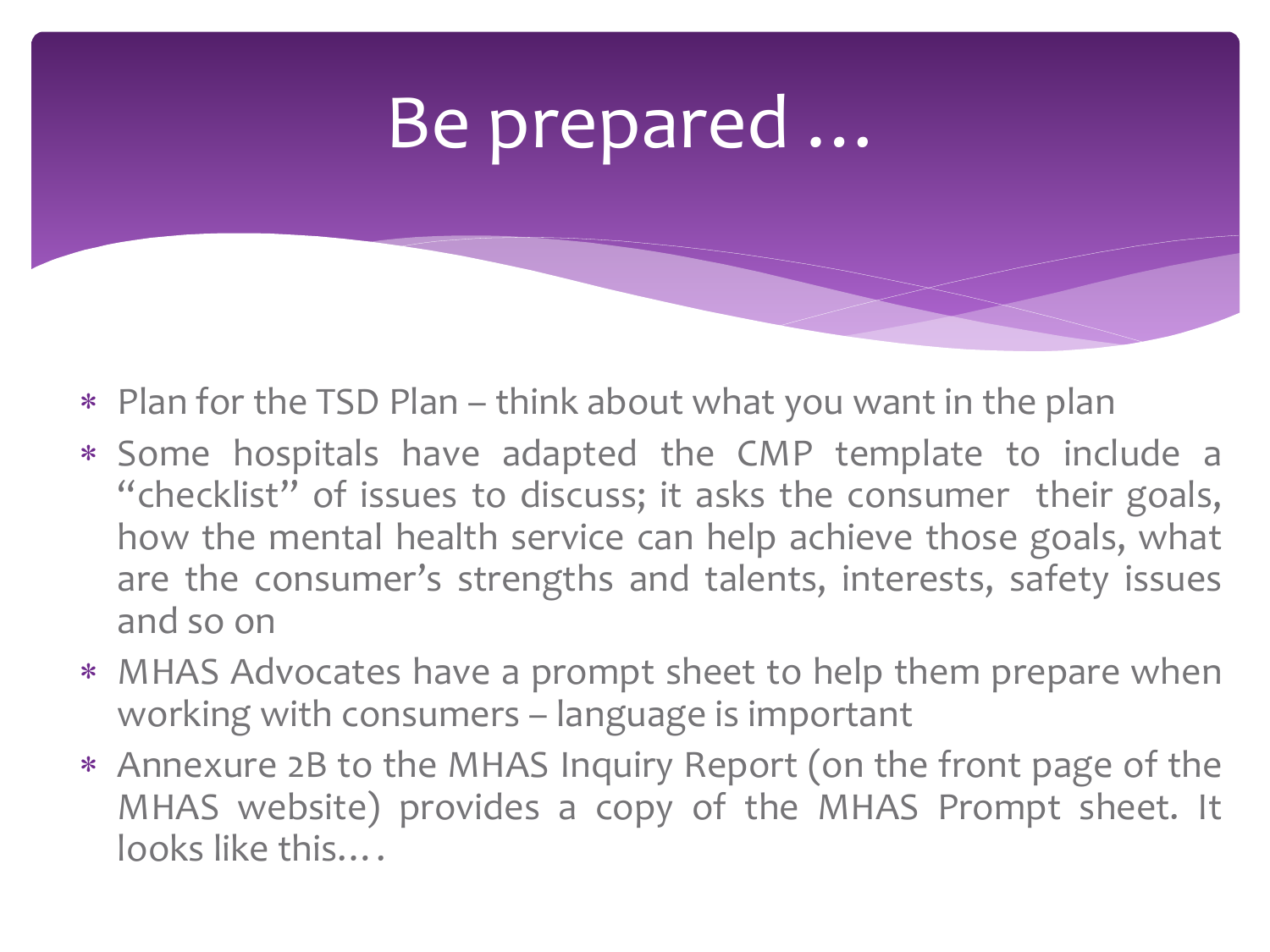## The Prompt Sheet

**Why am I here?**

**The story of this admission, any relevant background and prior history, but as described by the person, any PSPs and the TT. If there are differences they can be noted as differences. Can include diagnosis**

*Try to get the person to tell their story and use their own words – even if it is saying they were wrongly brought in and they are wrongly imprisoned. Use the "first person" tense in the TSD Plan if possible.* 

*In discussing diagnosis try to get the TT to use recovery (hopeful) type language and note if it is provisional or current. Is it a re-admission? Try to find what went wrong this time.*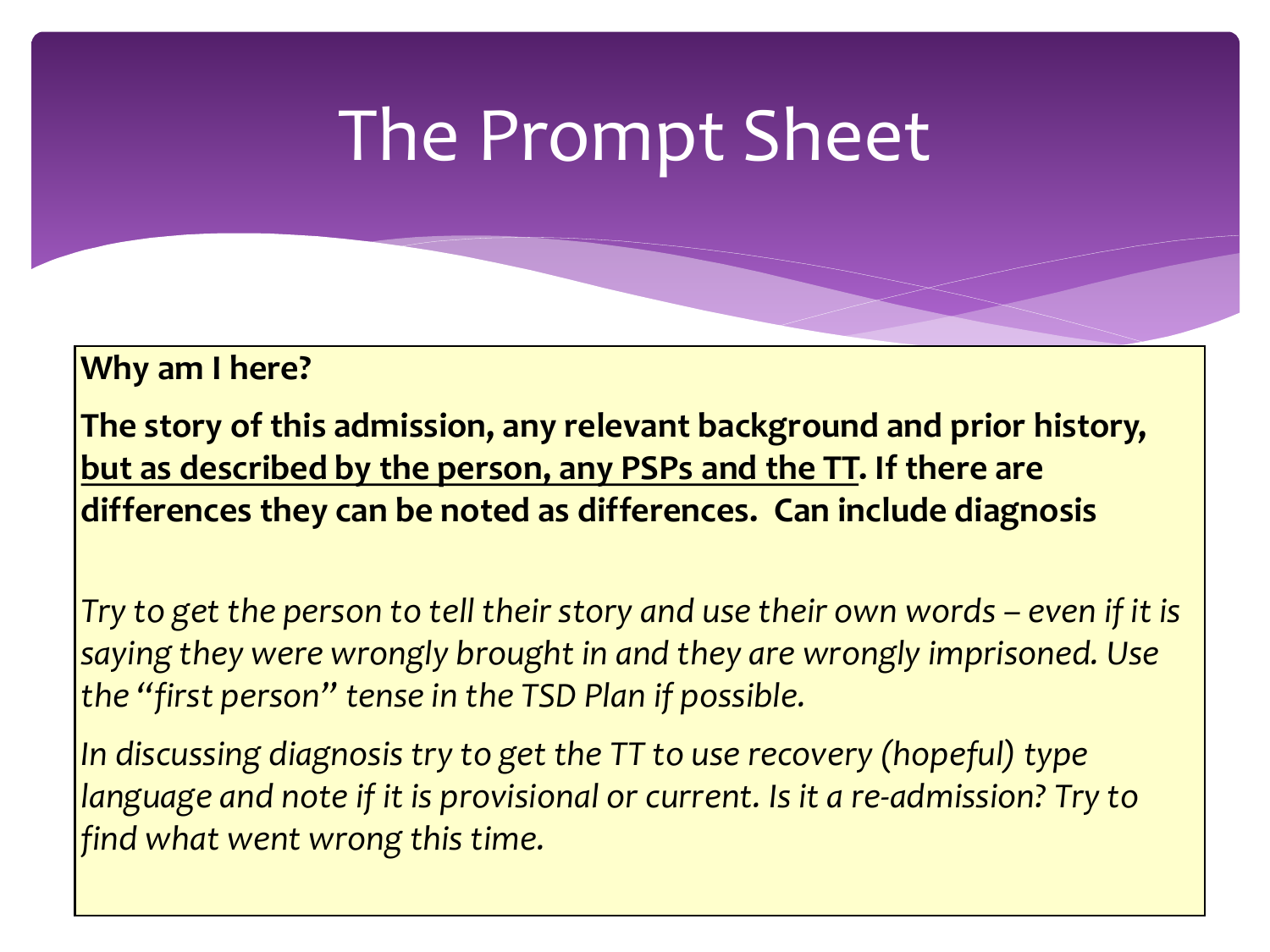# VIP info - under Issues/Problems

**Who I am – I am not just an illness**

**Life skills: (eg job, hobbies, strengths and weaknesses)**

**Any relevant issues or needs: (eg ATSI, CALD, language/ interpreter, disability, sexual orientation, dietary** 

**The people who are important in my life: eg carers, guardians and nominated persons etc**

**The people who I want to involve in my treatment or stay in hospital: names and contact details of people who the consumer consents to being involved:** 

**Advance Health Directive: ( if any)**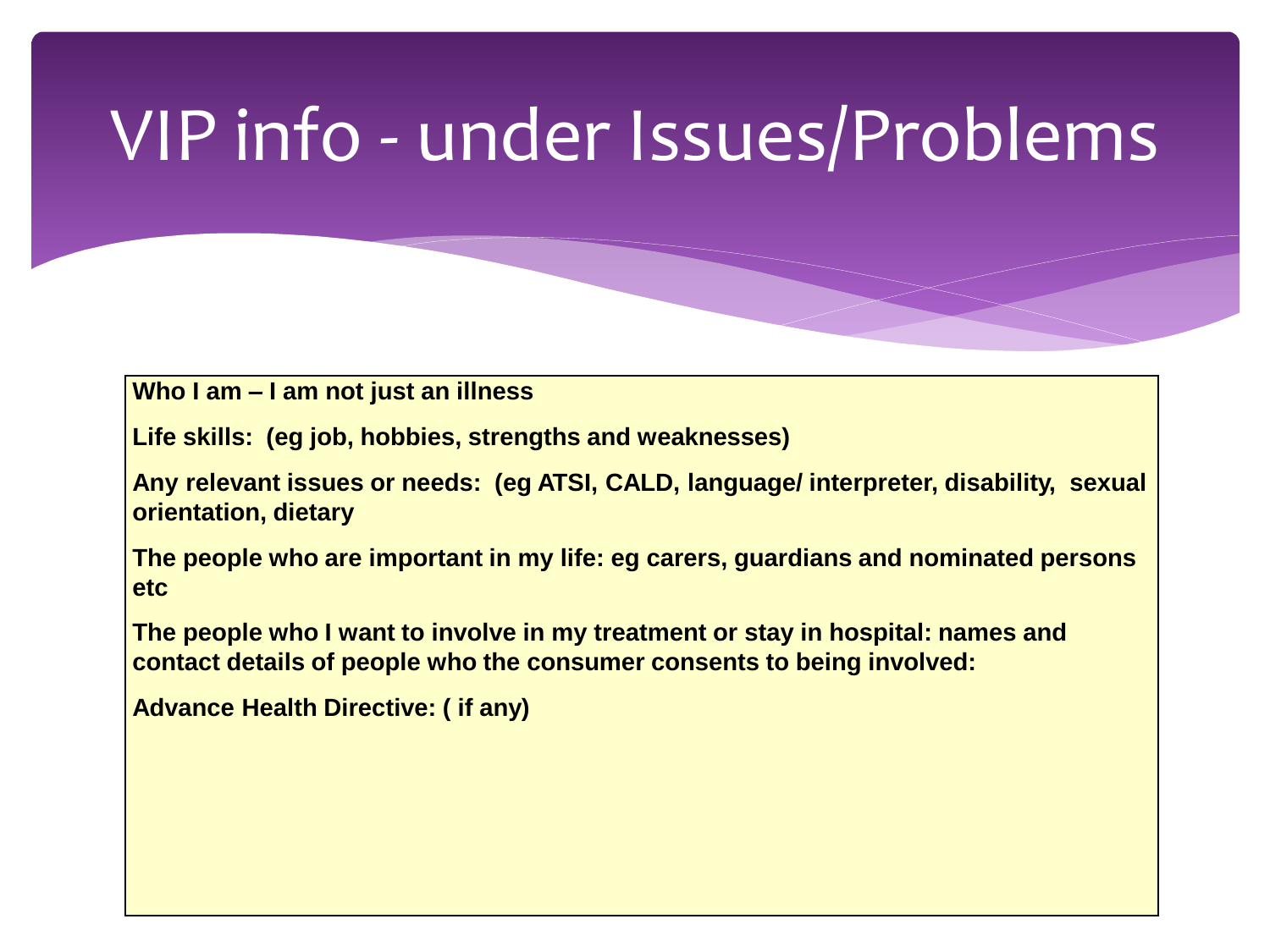# Goals – Prompt Sheet ideas

- To get out of hospital and to go home
- To get out of hospital and to go home as quickly as possible
- To become voluntary and get onto the open ward
- To get well and not relapse and have to come back into hospital
- Recovery goals such as reduce anxiety and stress, learn to control the voices, develop strategies to avoid coming back into hospital
- To feel (or stay) safe while in hospital
- Alleviate the boredom on the ward
- To make sure I don't lose my house while in hospital or to organise somewhere to go when I leave hospital
- To get my medication changed or reduced....
- To stabilise my medication and the side effects
- To get my life back under control and go back to work
- To regulate my emotions or to stop my thoughts of self-harm
- Improve my relationship(s)...
- Learn how to live on my own again
- To get physically fit and healthy
- To reduce my drinking or drug taking
- Go back to study / part time work
- Sort out my financial problems
- Get my car back
- To help my wife, husband, family etc support me when I am discharged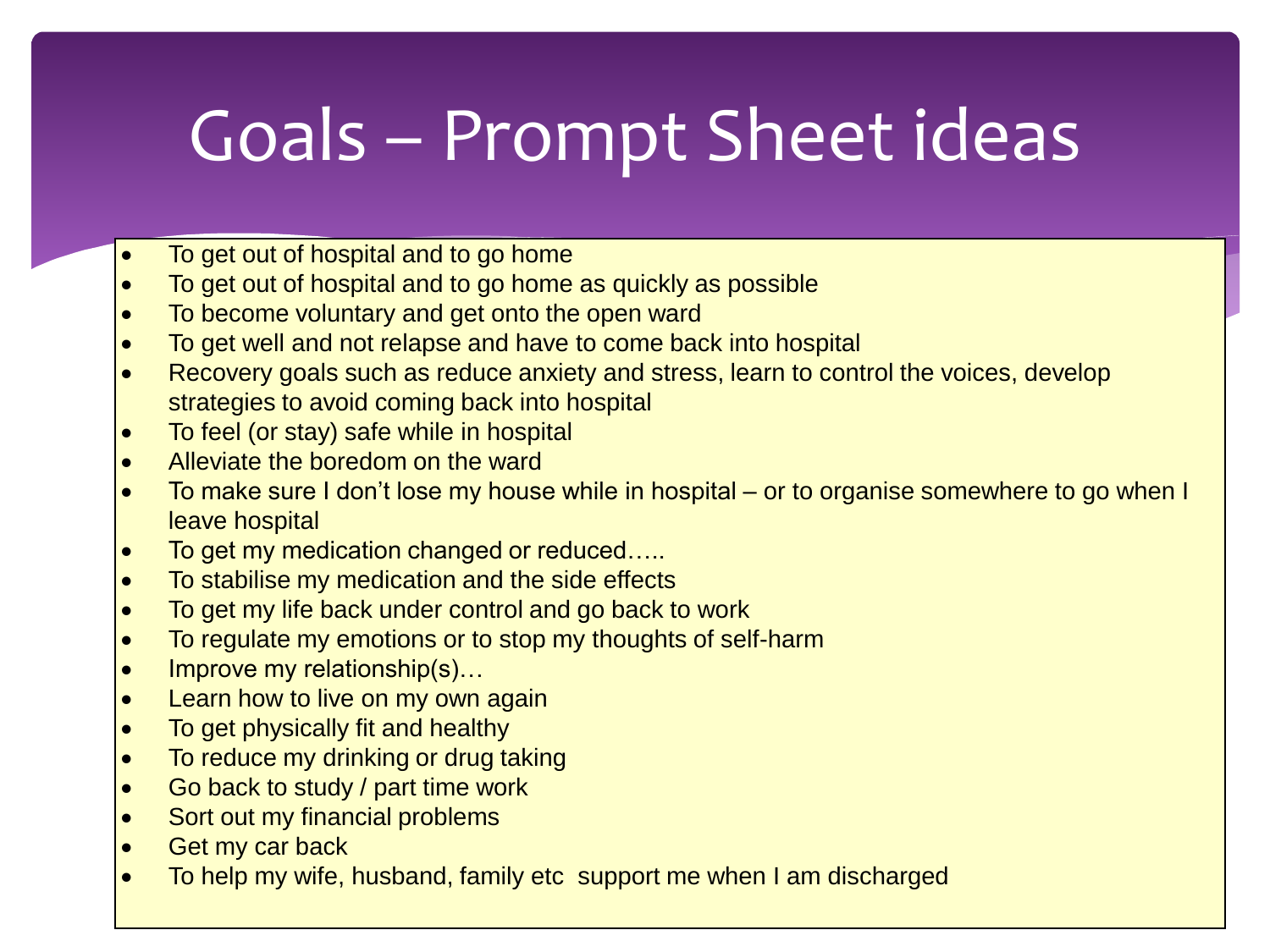### **How am I going to get better (or get out of here) and what are my options?**

**Medication - dosage and what each one is designed to do - if consumer wants a change, note this and get reasons why doctor disagrees; is it a trial and if so for long etc**

*Wording might include: "Tom's TT want to achieve a therapeutic antipsychotic dose as they believe this will help Tom's mental health.*

**Medication side effects and what is offered to counter them**

**Other treatment eg psychology, OT, activities on the ward**

**Observation/Monitoring : specialling etc**

*Eg: Jenny's voices are very distressing in the afternoon. Allocated nurse to provide 10 minutes 1 to 1 time giving hearing voices coping strategies.*

**Tests – for other causes or issues**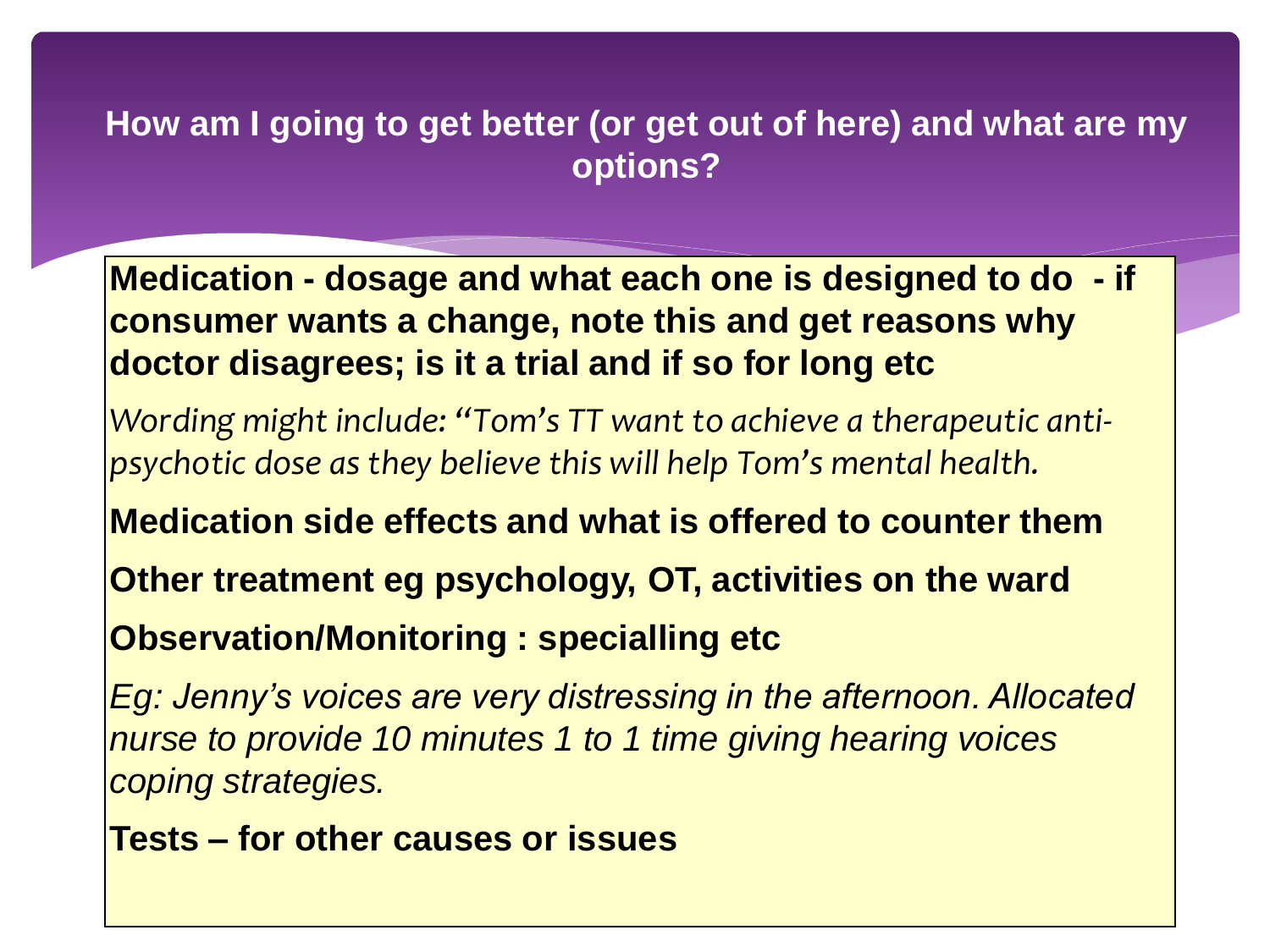### Persuasive arguments…..

- ➢ Pitch that the TSD Plan process will lead to a better prospect of a therapeutic relationship and quicker recovery (because):
	- $\checkmark$  all information will be available and accurate
	- $\checkmark$  the consumer has some "buy-in" or feels some control or say in what is happening to them
	- $\checkmark$  there is a holistic, patient-centred approach (as required by the Act and Charter)

Note : the treating team doesn't have to agree to what you want in the plan, but the disagreement can be recorded in the TSD Plan and that is often enough to make the patient feel heard

- $\triangleright$  Offer written notes to incorporate into the plan
- ➢ Remind the psychiatrist it is their legal obligation but if no joy, go over their head to the Clinical Director or even the health service Chief Executive they have KPIs.

 $\triangleright$  Put in a complaint – Advocates can help draft it and then go to HADSCO...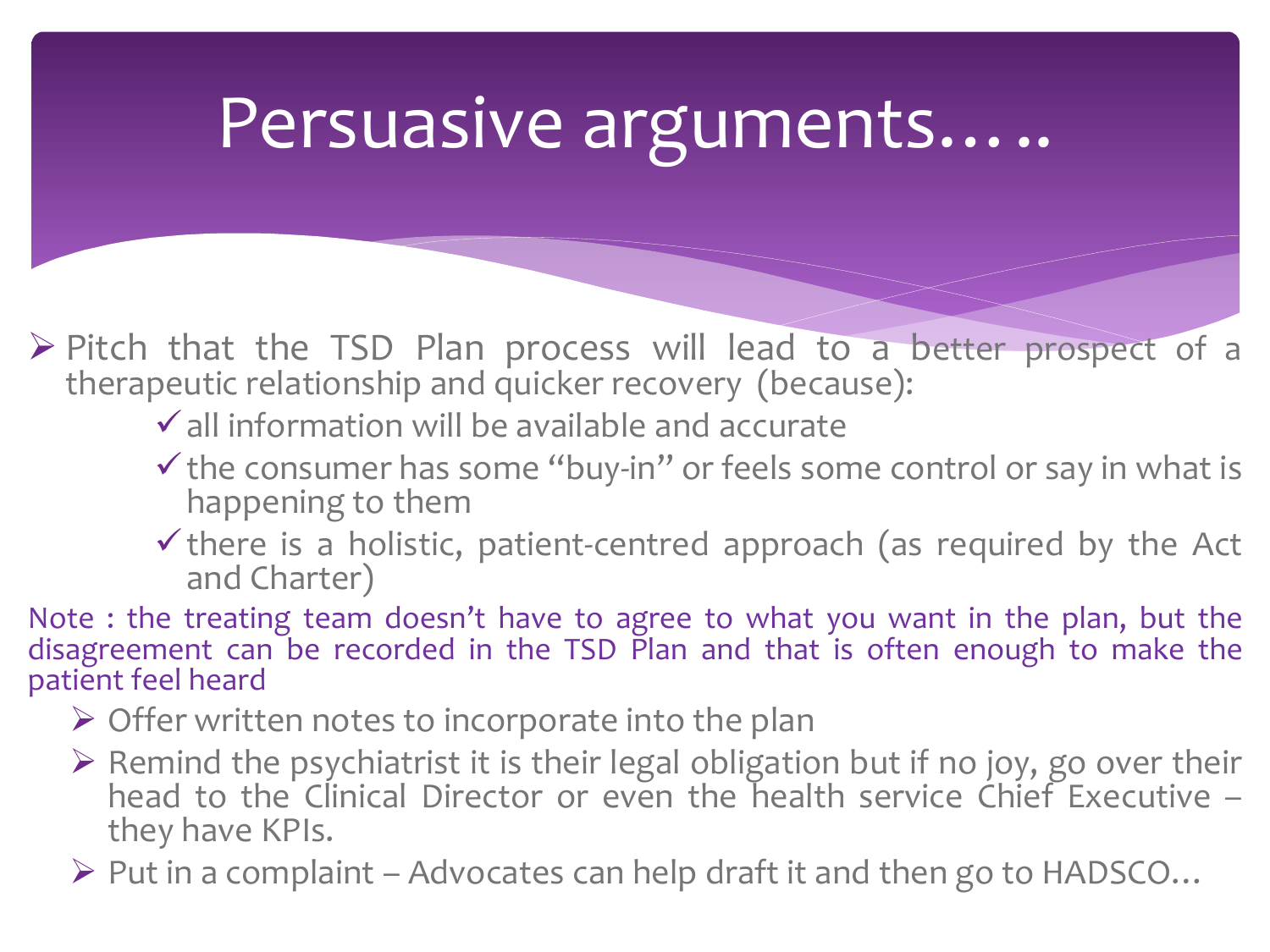# How to enforce your rights…

- ✓ Ask the Tribunal at the hearing if they have a copy and are "having regard" to the TSD Plan as the Act requires? If, yes, complain you were not involved, not got a copy, it is out of date etc
- $\checkmark$  Make an application to the Tribunal for a compliance notice s423(1) the patient or a PSP (ie carer) can apply – you have to ask for the TSD Plan first – the Tribunal has not so far made a compliance order…..
- $\checkmark$  If the Tribunal won't make a compliance order ask them to refer the matter to the CEO of the Health Department, the Chief Psychiatrist and/or the registration board pursuant to  $s423(3)$  – the Tribunal has done this.
- $\checkmark$  If the treating team says there is a TSD Plan but you haven't been involved despite asking, try an application under s 434 of the Act (get an Advocate or MHLC to help as it hasn't been done before!)